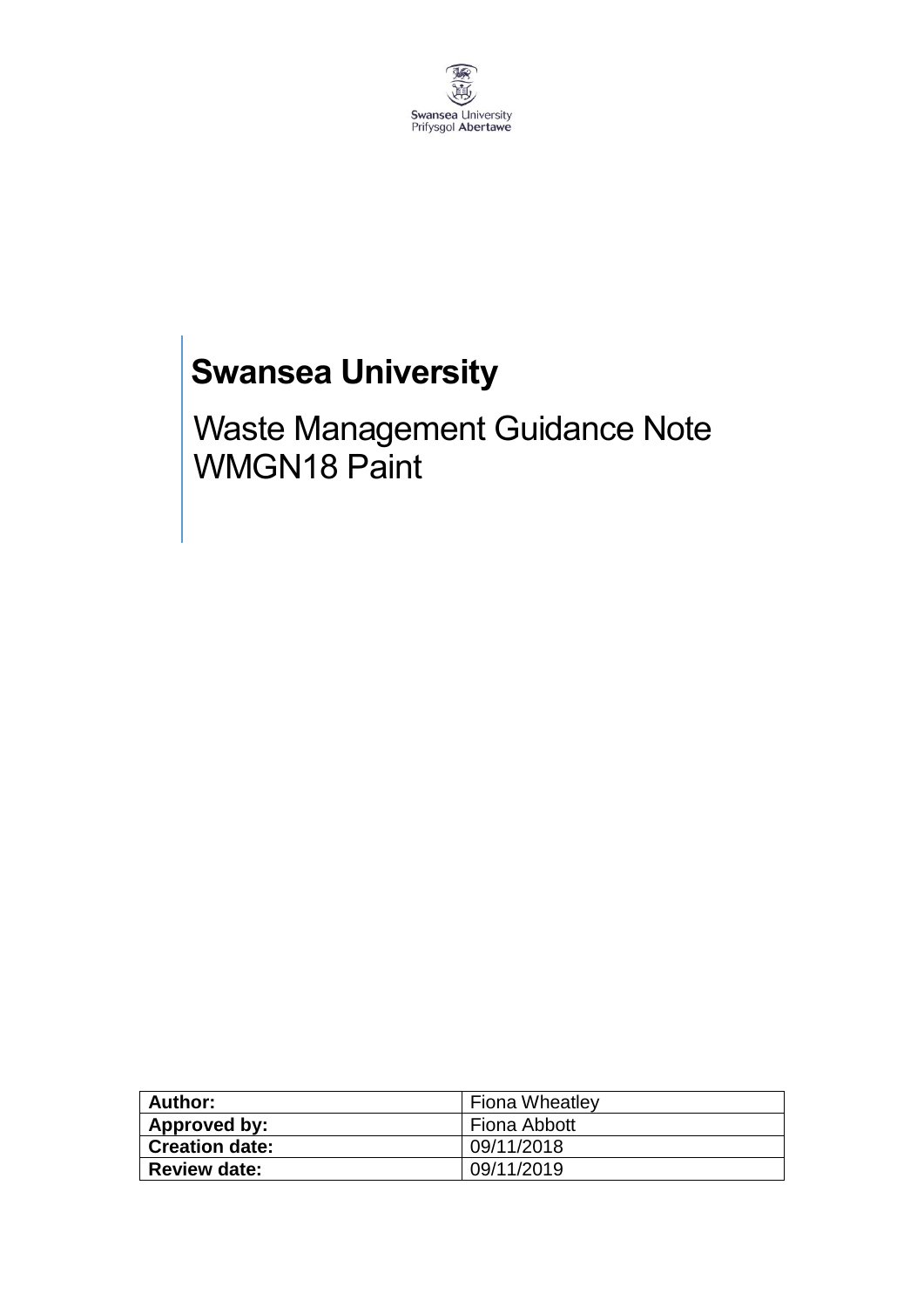| <b>Waste Management Guidance Note WMGN18</b> |                                    |
|----------------------------------------------|------------------------------------|
| <b>Paint</b>                                 |                                    |
| <b>Location Generated</b>                    | Various                            |
| <b>EWC</b>                                   | 20-01-27*/20-01-28                 |
| Type                                         | Hazardous / controlled             |
| <b>Disposal Method</b>                       | Segregated for specialist disposal |
| Bin/Bag Type                                 | <b>Contractor collection</b>       |

## **Duty of Care Requirements**

Any business or public body that generates waste materials should apply the waste hierarchy to all streams in order to minimise the amount of waste sent for disposal. In practice, this means ensuring all wastes are segregated at source and disposed of via the correct stream. General municipal waste should therefore be the last option for waste.

The University has committed to segregating its waste at source and, focusing on separating key recycling streams; cans, paper, plastics, food and glass. Segregation at source improves recyclate quality and also adheres to the Waste Regulations (England and Wales) 2011. The Regulations stipulate that materials such as paper, metal, plastic and glass must be collected separately if it is necessary to encourage high quality of the recycling of the material

Paint is classified as hazardous under the Hazardous Waste Regulations, whether it be in oil, halogenated, non-halogenated, and solvent or water based form. Paint must not be disposed of to drain under any circumstance. Where possible the University will recycle waste paint via its appointed waste contractor.

The University and its appointed contractors must segregate all waste paints for disposal.

## **Disposal Instructions**

Any plastic or metal paint pots that are empty and where any residue (less than 1%) is dry can be recycled as plastic or metal. Containers should be put into clear bags and placed into the external recycling wheelie bins.

To dispose of paint tins or containers with more than 1% paint reside place a works order via the [Help Desk](https://quemis.swan.ac.uk/Q2_Live/login) portal to arrange collection.

Contractors should not leave any paints on site. It will be within their contract to remove all excess paint on completion of a job. If you find any paint left behind following works please contact the relevant Projects Officer or email [esates-waste@swansea.ac.uk](mailto:esates-waste@swansea.ac.uk)

**Paint tins/container with more than 1% cannot be placed in any external University bins or skips under any circumstance** 

## **Disposal Cost**

For information on paint disposal costs email [estates-waste@swansea.ac.uk](mailto:estates-waste@swansea.ac.uk) **For further guidance please contact [estates-waste@Swansea.ac.uk](mailto:estates-waste@Swansea.ac.uk)**